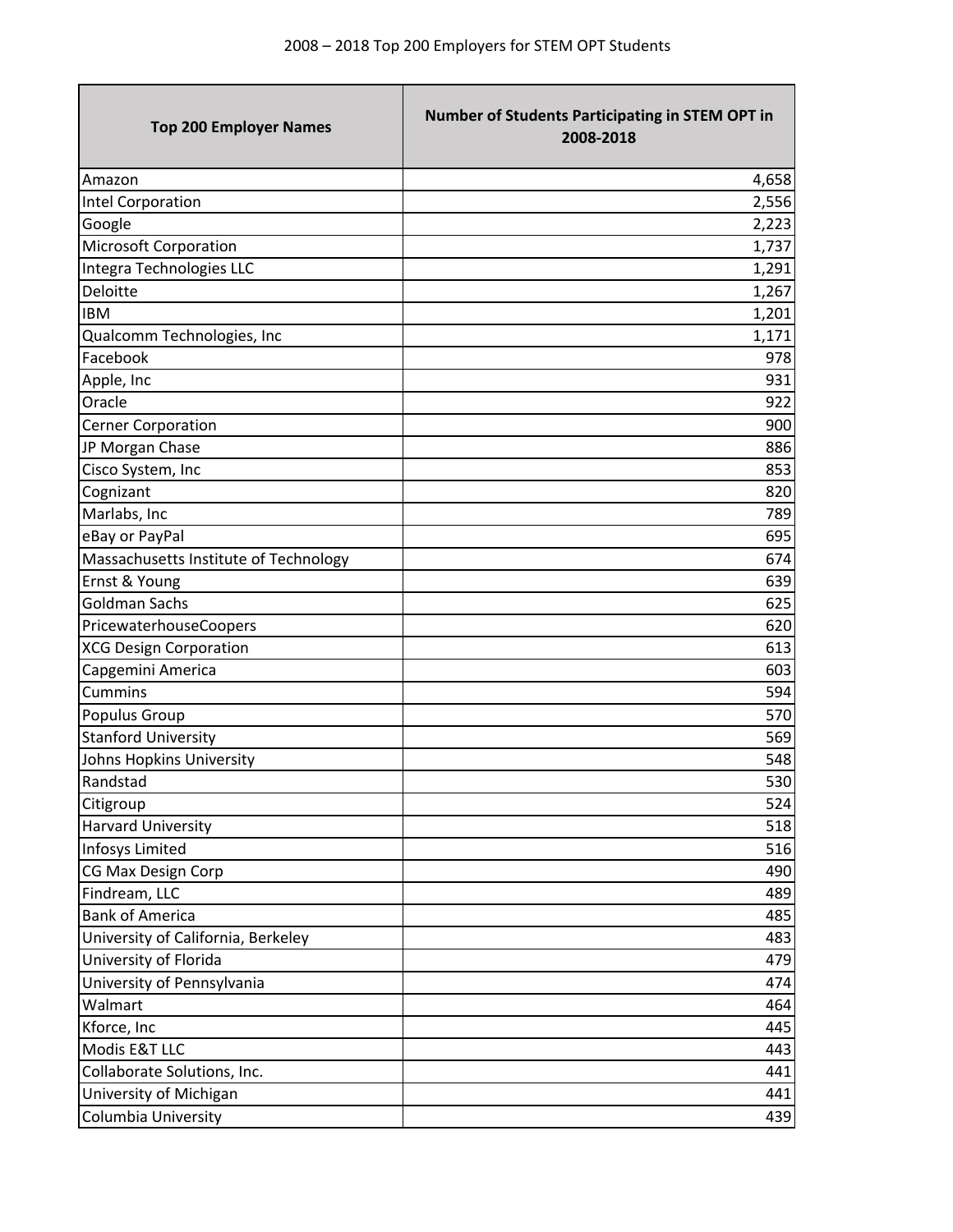| The Mathworks, Inc                    | 433 |
|---------------------------------------|-----|
| HCL Global Systems, Inc               | 428 |
| Reliable Software Resources, Inc      | 425 |
| AVCO Consulting, Inc                  | 416 |
| University of California, Los Angeles | 413 |
| Northwestern University               | 406 |
| Bloomberg                             | 403 |
| Insight Global                        | 396 |
| University of Maryland                | 392 |
| <b>Kelly Services</b>                 | 377 |
| <b>Pioneer Consulting Services</b>    | 377 |
| Yahoo                                 | 377 |
| Dell, Inc                             | 372 |
| The Ohio State University             | 372 |
| <b>Veridic Solutions</b>              | 371 |
| Tesla, Inc                            | 367 |
| National Institutes of Health         | 360 |
| Adecco                                | 359 |
| Collabera                             | 357 |
| Tellon Trading, Inc                   | 355 |
| University of Minnesota               | 347 |
| Massachusetts General Hospital        | 346 |
| Saibersys                             | 345 |
| <b>NVIDIA Corporation</b>             | 344 |
| University of Washington              | 342 |
| Microinfo, Inc                        | 336 |
| Antra, Inc                            | 334 |
| <b>Apex Systems</b>                   | 331 |
| <b>Purdue University</b>              | 325 |
| <b>Baylor College of Medicine</b>     | 314 |
| <b>Nemo IT Solutions</b>              | 309 |
| <b>EMC Corporation</b>                | 304 |
| University of Pittsburgh              | 299 |
| Capital One                           | 297 |
| <b>Yale University</b>                | 295 |
| VMWare                                | 294 |
| <b>E-Giants Technologies LLC</b>      | 286 |
| Samsung Research America              | 286 |
| JNIT Technologies                     | 284 |
| Lawrence Berkeley National Laboratory | 284 |
| Pennsylvania State University         | 280 |
| Salesforce                            | 279 |
| CloudParticle                         | 278 |
| Georgia Institute of Technology       | 275 |
| Uber Technologies, Inc                | 273 |
| California Institute of Technology    | 271 |
| Duke University                       | 271 |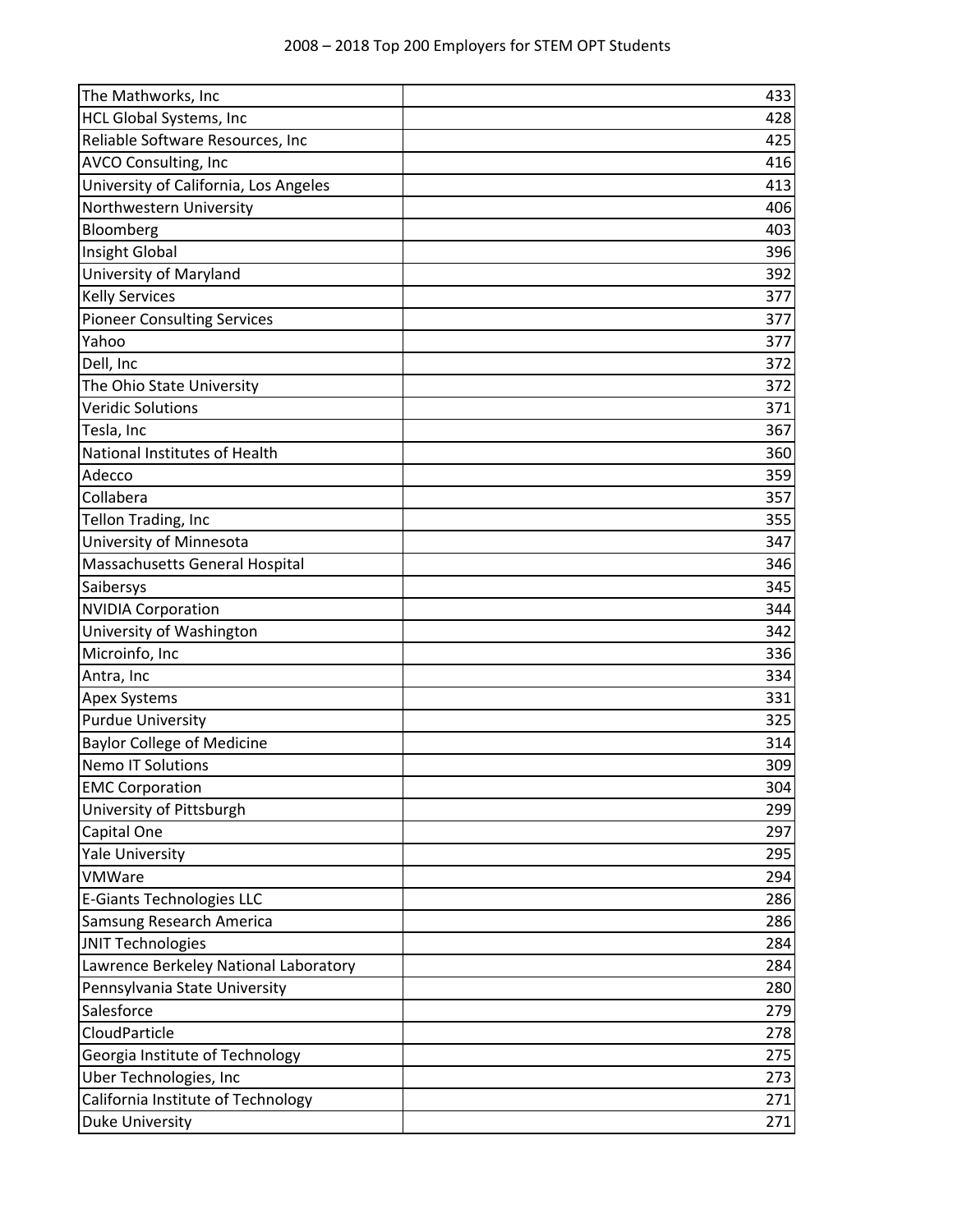| LinkedIn                               | 270 |
|----------------------------------------|-----|
| California Creative Solutions, Inc     | 269 |
| Marvell Semiconductor, Inc             | 269 |
| Vastika, Inc                           | 266 |
| Sriven Systems of TX, Inc              | 265 |
| Oath                                   | 263 |
| <b>Cornell University</b>              | 262 |
| Amensys, Inc                           | 259 |
| <b>Broadcom Corporation</b>            | 258 |
| Egen Solutions, Inc                    | 257 |
| <b>RevereIT LLC</b>                    | 257 |
| TEKsystems                             | 252 |
| University of California San Francisco | 250 |
| University of California, San Diego    | 250 |
| Pro-Tek Consulting                     | 249 |
| <b>Rutgers University</b>              | 246 |
| PVR Technologies, Inc                  | 240 |
| Morgan Stanley                         | 239 |
| Ericsson, Inc                          | 237 |
| IT America, Inc                        | 237 |
| Strategic Resources International, Inc | 235 |
| Wayfair                                | 234 |
| <b>Epic Systems Corporation</b>        | 233 |
| Medtronic                              | 233 |
| <b>Applied Materials</b>               | 232 |
| Indiana University                     | 229 |
| Advanced Micro Devices, Inc            | 226 |
| Ames IT and Numeric Solutions LLC      | 226 |
| University of Southern California      | 224 |
| <b>KPMG</b>                            | 223 |
| Aecom                                  | 221 |
| <b>AZTech Technologies LLC</b>         | 221 |
| McKinsey & Company                     | 221 |
| Micron Technology, Inc                 | 221 |
| GlobalFoundries                        | 219 |
| Juniper Network                        | 217 |
| Michigan State University              | 215 |
| Ventois                                | 214 |
| Experis US, Inc                        | 213 |
| Denken Solutions, Inc                  | 212 |
| <b>LHP Engineering Solutions</b>       | 203 |
| University of California, Davis        | 202 |
| Vintech Solutions, Inc                 | 200 |
| <b>Hughes Network Systems</b>          | 199 |
| Arizona State University               | 198 |
| <b>Blackrock</b>                       | 197 |
| Expedia, Inc                           | 197 |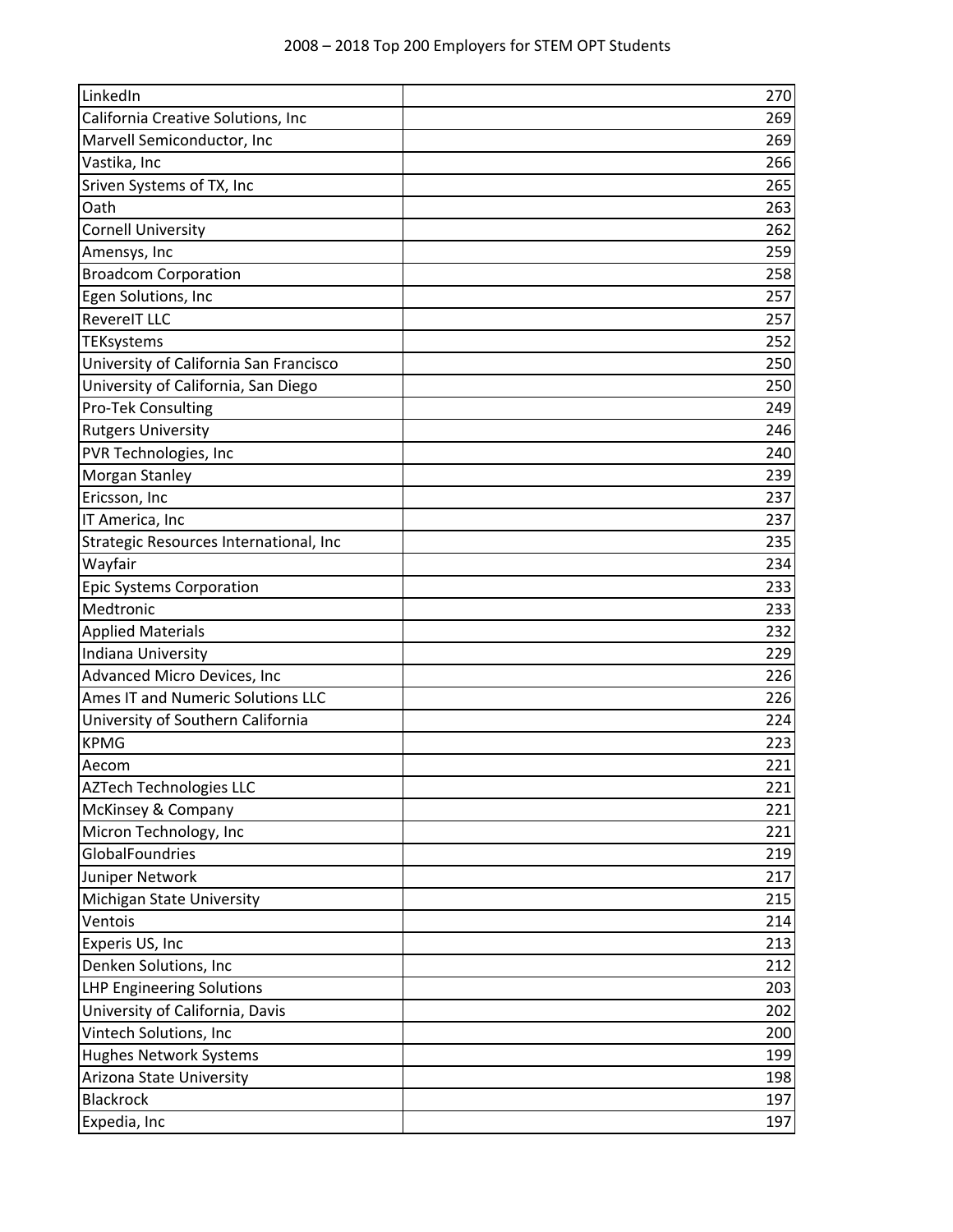| Memorial Sloan Kettering Cancer Center | 197 |
|----------------------------------------|-----|
| Vanderbilt University                  | 197 |
| <b>EASi LLC</b>                        | 196 |
| Mercury Systems, Inc.                  | 196 |
| <b>FedEx Services</b>                  | 195 |
| <b>HCL America, Inc</b>                | 195 |
| Artech Information Systems LLC         | 194 |
| <b>Emory University</b>                | 193 |
| HP, Inc                                | 193 |
| <b>Robert Half</b>                     | 190 |
| Innovative Intelligent Solutions       | 188 |
| University of Chicago                  | 188 |
| SAP America, Inc                       | 185 |
| Synopsys, Inc                          | 185 |
| Vsion Technologies, Inc                | 184 |
| Anjaneyap, Inc                         | 183 |
| <b>Cambay Consulting LLC</b>           | 182 |
| Intone Networks, Inc                   | 181 |
| Iowa State University                  | 181 |
| <b>Charter Communications</b>          | 177 |
| NetApp, Inc                            | 177 |
| <b>Mythri Consulting LLC</b>           | 176 |
| University of Illinois at Urbana       | 176 |
| Vyzer Solutions, Inc                   | 175 |
| Baanyan Software Services, Inc         | 174 |
| <b>Brigham and Womens Hospital</b>     | 174 |
| Arecy LLC                              | 173 |
| University of Utah                     | 173 |
| University of Wisconsin, Madison       | 173 |
| Adobe Systems Incorporated             | 171 |
| Akamai Technologies, Inc               | 170 |
| American Express Company               | 167 |
| Lead IT Corp                           | 166 |
| <b>Applied Computer Techniques</b>     | 165 |
| FactSet Research Systems, Inc          | 165 |
| Intuit, Inc.                           | 165 |
| <b>CNET Global Solutions, Inc</b>      | 163 |
| Nixsol, Inc                            | 163 |
| Philips                                | 163 |
| <b>Premier IT Solutions LLC</b>        | 162 |
| ServiceNow, Inc                        | 162 |
| North Carolina State University        | 160 |
| <b>Smoothies Technology</b>            | 158 |
| 3S Business Corporation                | 157 |
| UT Southwestern Medical Center         | 157 |
| Vastek, Inc                            | 157 |
| Citrix Systems, Inc                    | 156 |